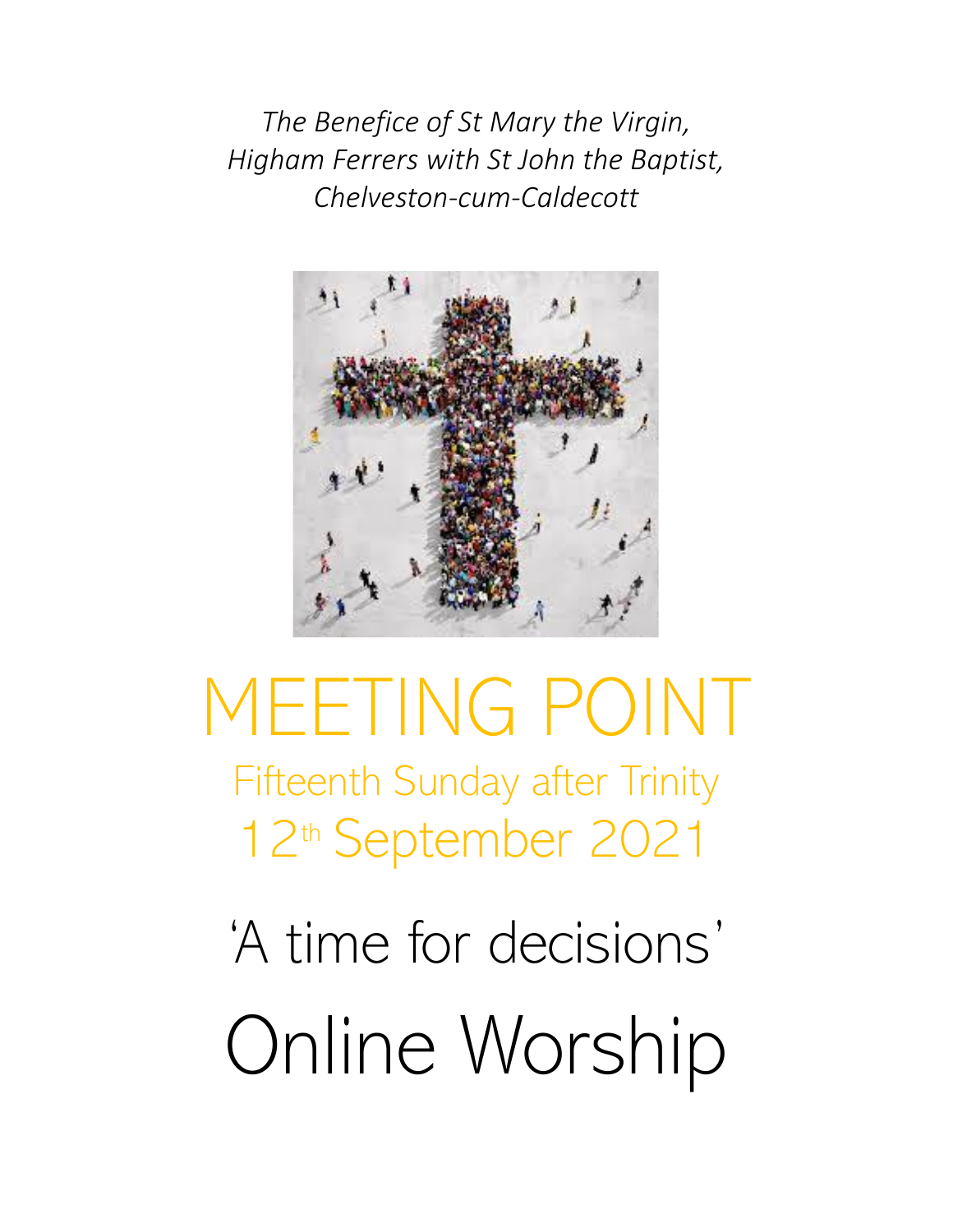

*Welcome to our Online Worship –* Meeting Point

*As Sunday Services now take place in our churches, our Online Worship continues in 'Meeting Point' – we are joined together as one worshipping family through our services at home and in church through the seasons of the Church Year and the themes of the Gospel. Sunday Meeting Point helps us deepen our faith as we explore readings from scripture and experiences from our day to day lives.*

Today we think about times when we must decide what is right to do, or who to follow.This September, as life begins again, we must decide how to live with the ongoing challenge of Covid. For government and local councils there are hard decisions to make!

This Sunday St Mary's hosts our annual Civic Service where we are joined by members of Higham Ferrers Town Council.

Meeting Point this week celebrates the link between our churches and local government and we pray God's blessing on all who hold positions of leadership in the community and for wisdom in the many decisions they must make.

Our Mayor Tina Reavey shares with us in Meeting Point today.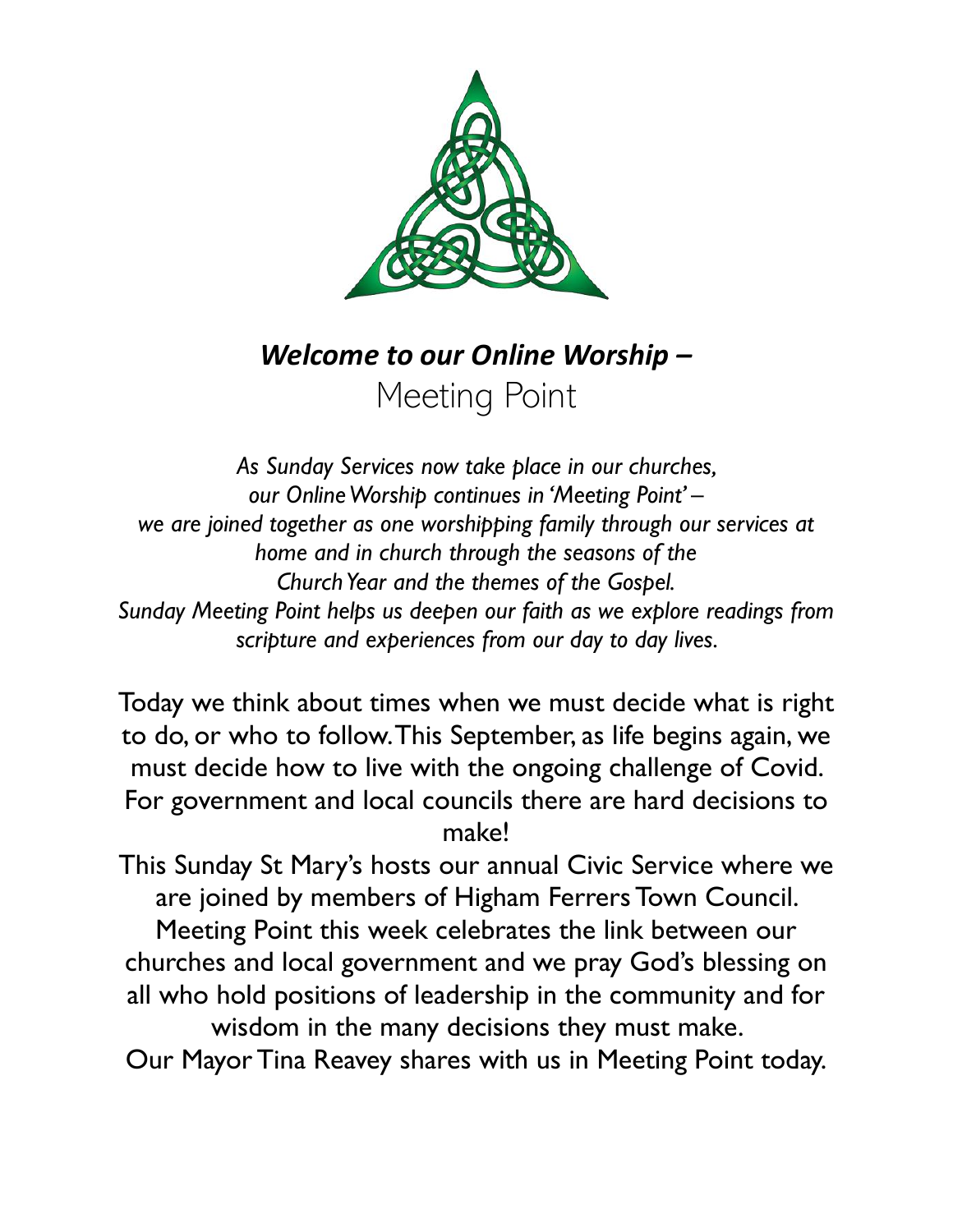## **The Welcome**

*Michelle & Paul introduce today's service.*



## *Hymn*

**Lord, for the years your love has kept and guided, urged and inspired us, cheered us on our way, sought us and saved us, pardoned and provided: Lord for the years, we bring our thanks today.**

**Lord, for our land in this our generation, spirits oppressed by pleasure, wealth and care: for young and old, for commonwealth and nation, Lord of our land, be pleased to hear our prayer.**

**Lord, for our world where we disown and doubt you, loveless in strength, and comfortless in pain, hungry and helpless, lost indeed without you: Lord of the world, we pray that Christ may reign.**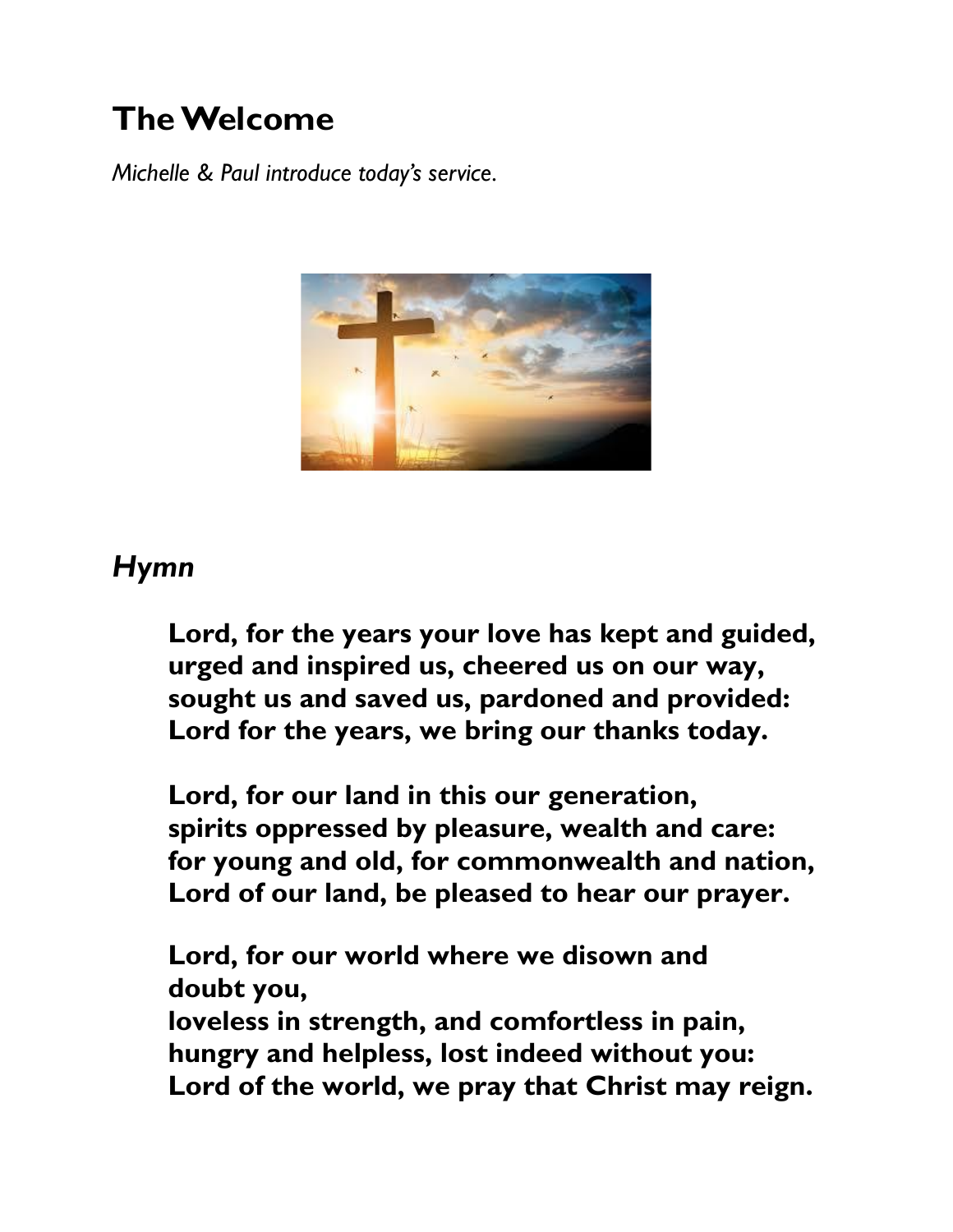**Lord for ourselves; in living power remake usself on the cross, and Christ upon the throne, past put behind us, for the future take us: Lord of our lives, to live for Christ alone.**

*Words: Timothy Dudley-Smith (b.1926) Music: Michael Baughen (b.1930)*

*Greeting Michelle & Chris*

Welcome in the name of Christ God's grace, mercy and peace be with you. **And also with you.**



#### *Opening Acclamation*

God in Christ has revealed his glory. **Come let us worship.**

From the rising of the sun to its setting **the Lord's name is greatly to be praised.**

Give him praise, you servants of the Lord. **O praise the name of the Lord!**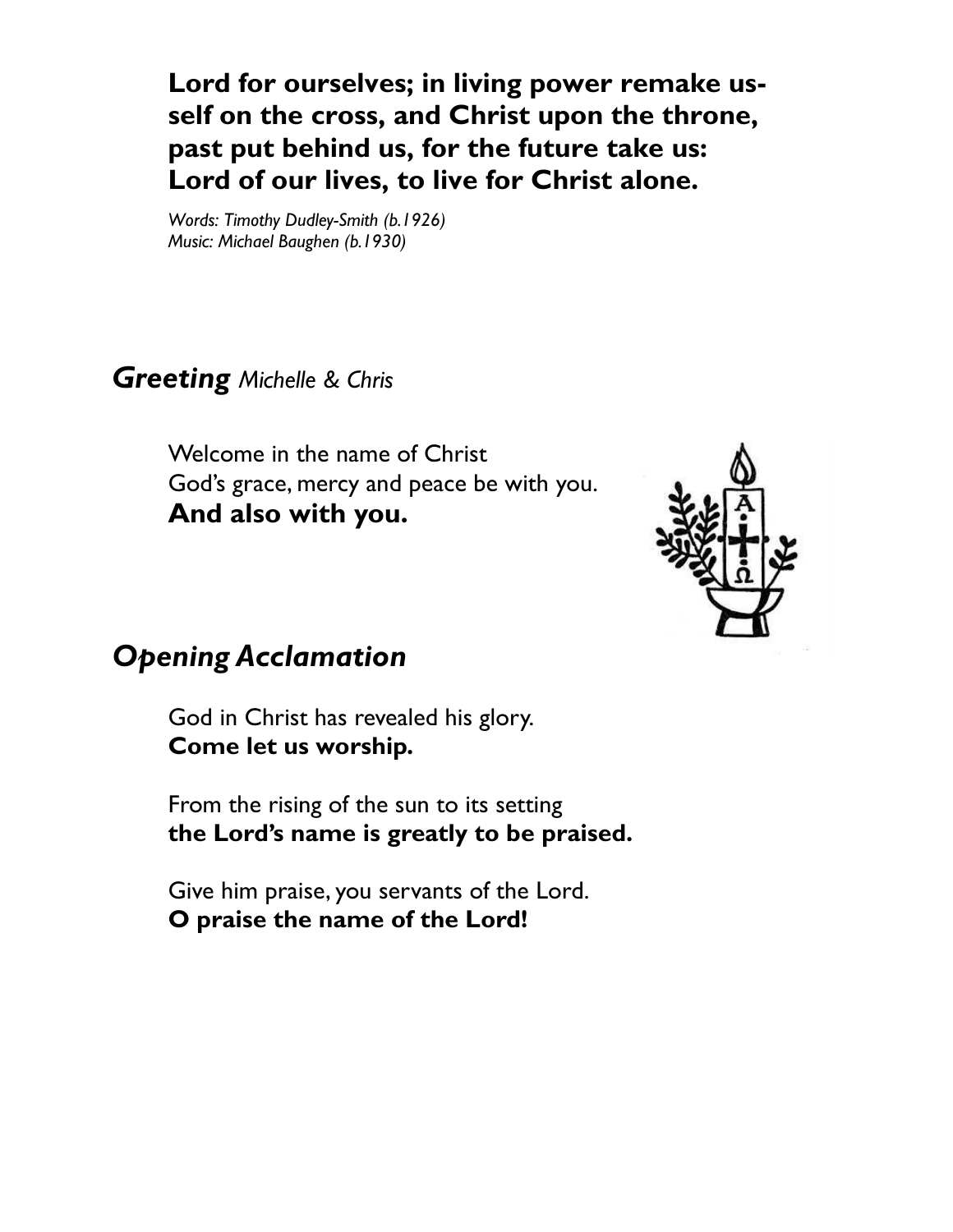## *Collect for The Fifteenth Sunday after Trinity*

God, who in generous mercy sent the Holy Spirit upon your Church in the burning fire of your love: grant that your people may be fervent in the fellowship of the gospel that, always abiding in you, they may be found steadfast in faith and active in service; through Jesus Christ your Son our Lord, who is alive and reigns with you, in the unity of the Holy Spirit, one God, now and for ever.

**Amen.**

## *Gospel Reading –*

*read by Chris Newell*

## *Mark 8: 27-37*

Jesus went on with his disciples to the villages of



Caesarea Philippi; and on the way he asked his disciples, "Who do people say that I am?"

And they answered him, "John the Baptist; and others, Elijah; and still others, one of the prophets." He asked them, "But who do you say that I am?" Peter answered him, "You are the Messiah." And he sternly ordered them not to tell anyone about him.

Then he began to teach them that the Son of Man must undergo great suffering, and be rejected by the elders, the chief priests, and the scribes, and be killed, and after three days rise again.

He said all this quite openly. And Peter took him aside and began to rebuke him. But turning and looking at his disciples, he rebuked Peter and said, "Get behind me, Satan! For you are setting your mind not on divine things but on human things."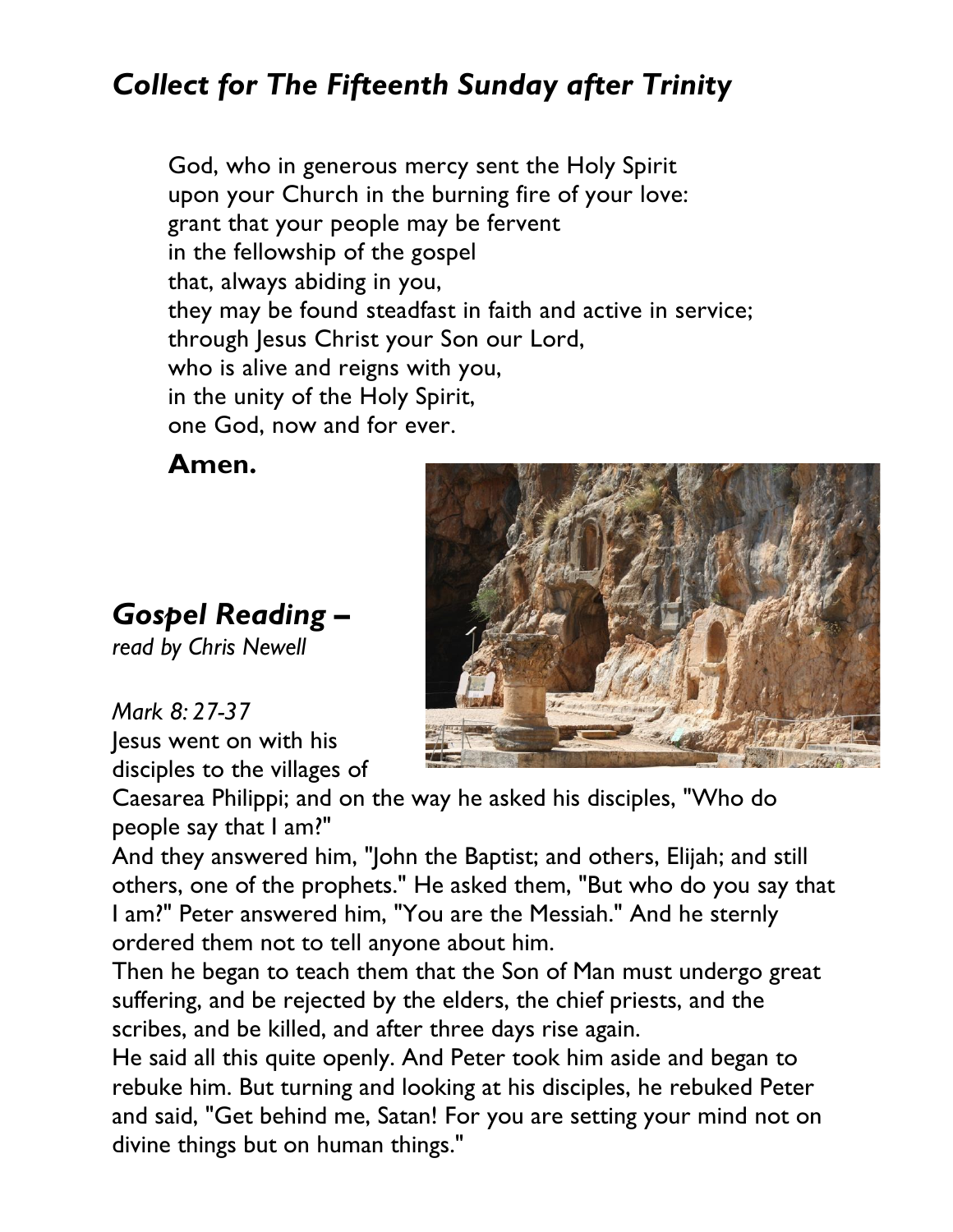He called the crowd with his disciples, and said to them, "If any want to become my followers, let them deny themselves and take up their cross and follow me. For those who want to save their life will lose it, and those who lose their life for my sake, and for the sake of the gospel, will save it. For what will it profit them to gain the whole world and forfeit their life? Indeed, what can they give in return for their life?



#### *Hymn*

**The kingdom of God is justice and joy, for Jesus restores what sin would destroy; God's power and glory in Jesus we know, and here and hereafter the kingdom shall grow.** 

**The kingdom of God is mercy and grace, the captives are freed, the sinners find place, the outcast are welcomed God's banquet to share, and hope is awakened instead of despair.** 

**The kingdom of God is challenge and choice, believe the good news, repent and rejoice. His love for us sinners brought Christ to his cross, our crisis of judgement for gain or for loss.**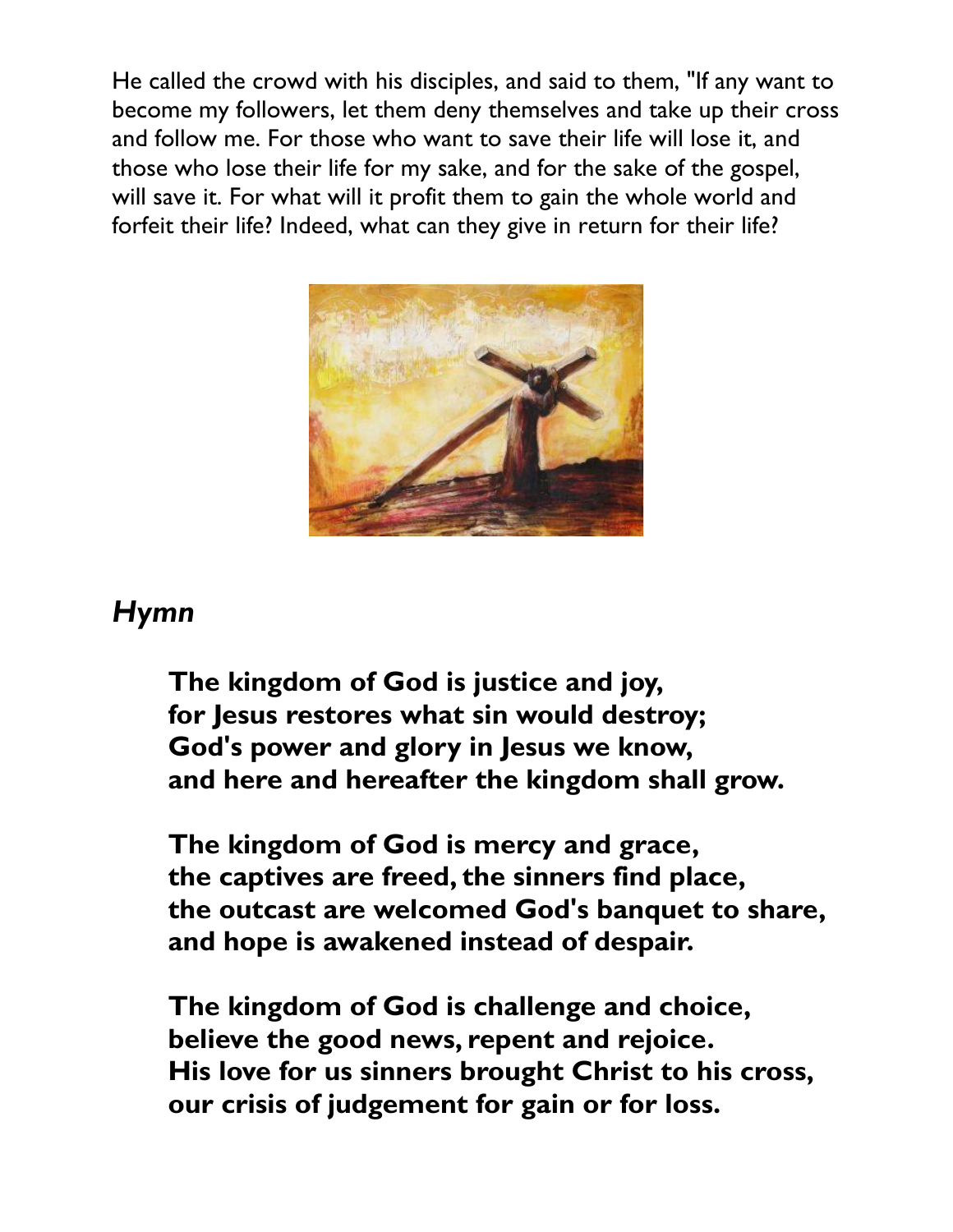#### **God's kingdom is come, the gift and the goal, in Jesus begun, in heaven made whole; the heirs of the kingdom shall answer his call, and all things cry glory to God all in all.**

*Words: Bryn Rees (1911-1983) ©Alexander Scott Music: PADERBORN German folk melody arranged by Sydney Hugo Nicholson (1875-1947)*



## *Can you be a Vicar and Mayor?*

*Fr Roger Knight speaks of his experience*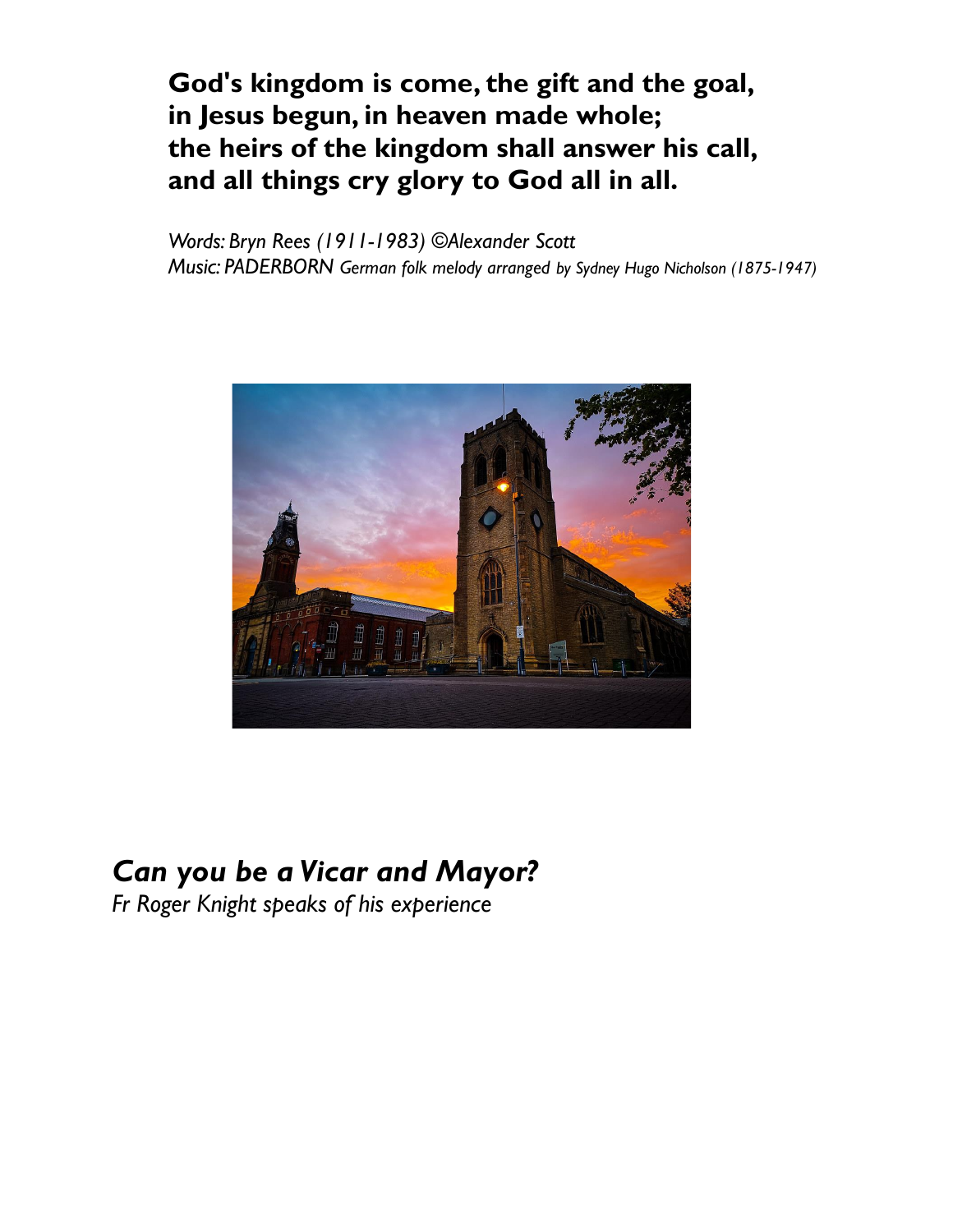## *Anthem*

*Alleluia! Alleluia! Raise the Gospel over the Earth! Alleluia! Alleluia! Peace and justice bringing to birth!*

*Blessed, those whose hearts are gentle, Blessed, those whose spirits are strong. Blessed, those who choose to bring forth right where there is wrong!*

*Tremble, you who thirst for power, Tremble, you who live for acclaim! Tremble, when you find no comfort in your wealth and fame!*

*Glory, like the stars in Heaven, Glory, like the sun in the sky. Glory, shines upon all people equal in God's eyes!*

*Alleluia! Alleluia! Raise the Gospel over the Earth! Alleluia! Alleluia! Peace and justice and bringing to birth! Alleluia, Alleluia!*



#### *Prayers – led by Paul*

*We pray for our world, our church, our family and friends and for ourselves, continuing to remember especially the* 

*people of Afghanistan and this week, remembering the terrorist attacks of 9/11 on the 20th anniversary, all those who died and all those who mourn the loss of loved ones.*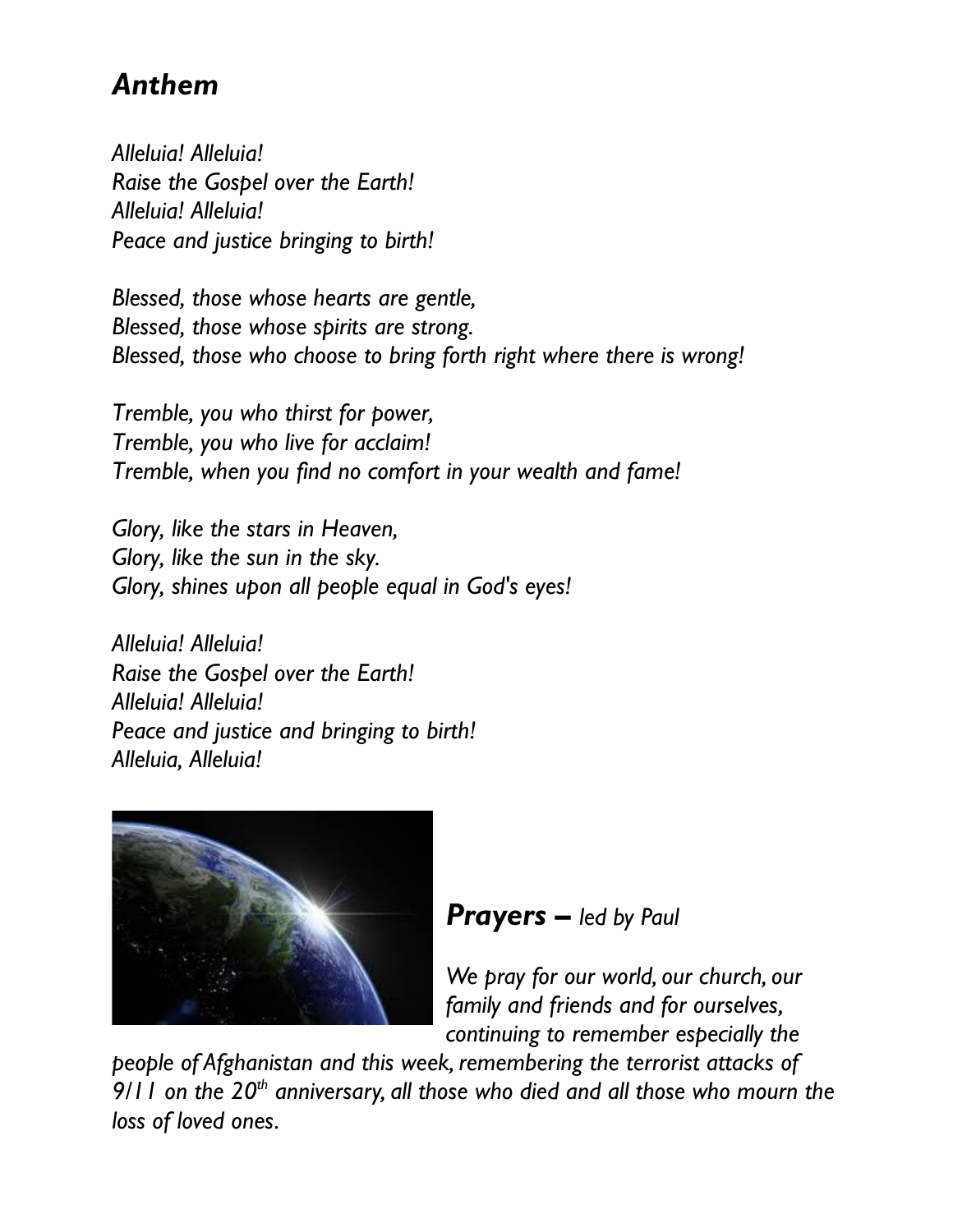#### *The Lord's Prayer*

**Our Father, who art in heaven, hallowed be thy name; thy kingdom come; thy will be done; on earth as it is in heaven. Give us this day our daily bread. And forgive us our trespasses, as we forgive those who trespass against us. And lead us not into temptation; but deliver us from evil. For thine is the kingdom, the power, and the glory for ever and ever. Amen.**



#### *The Peace* **–** *Michelle and Chris*

The fruit of the Spirit is love, joy, peace. If we live in the Spirit, let us walk in the Spirit.

The peace of the Lord be always with you. **And also with you.**

Let us offer one another a sign of peace.

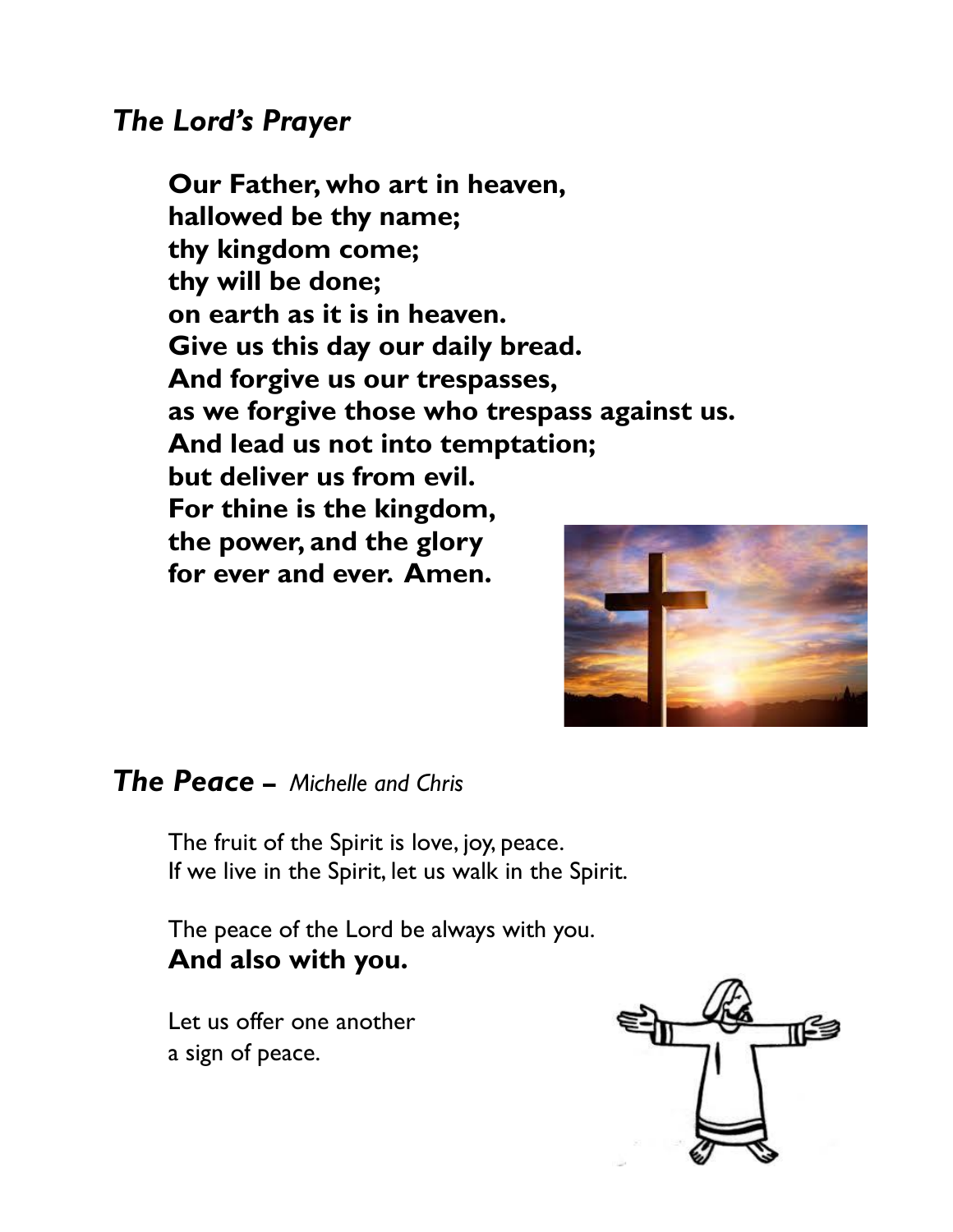## *Hymn*

**Lord Jesus Christ, you have come to us, you are one with us, Mary's Son; cleansing our souls from all their sin, pouring your love and goodness in; Jesus, our love for you we sing, Living Lord.**

**Lord Jesus Christ, now and every day, teach us how to pray, Son of God. You have commanded us to do this in remembrance, Lord of you: into our lives your power breaks through, Living Lord.**

**Lord Jesus Christ, you have come to us, born as one of us, Mary's Son. Led out to die on Calvary, risen from death to set us free, living Lord Jesus, help us see, you are Lord.**

**Lord Jesus Christ, I would come to you, live my life for you, Son of God. All your commands I know are true, your many gifts will make me new, into my life your power breaks through, Living Lord.**

*Words & Melody: Patrick Appleford (b.1925) Arranged by John Birch (1929-2012)*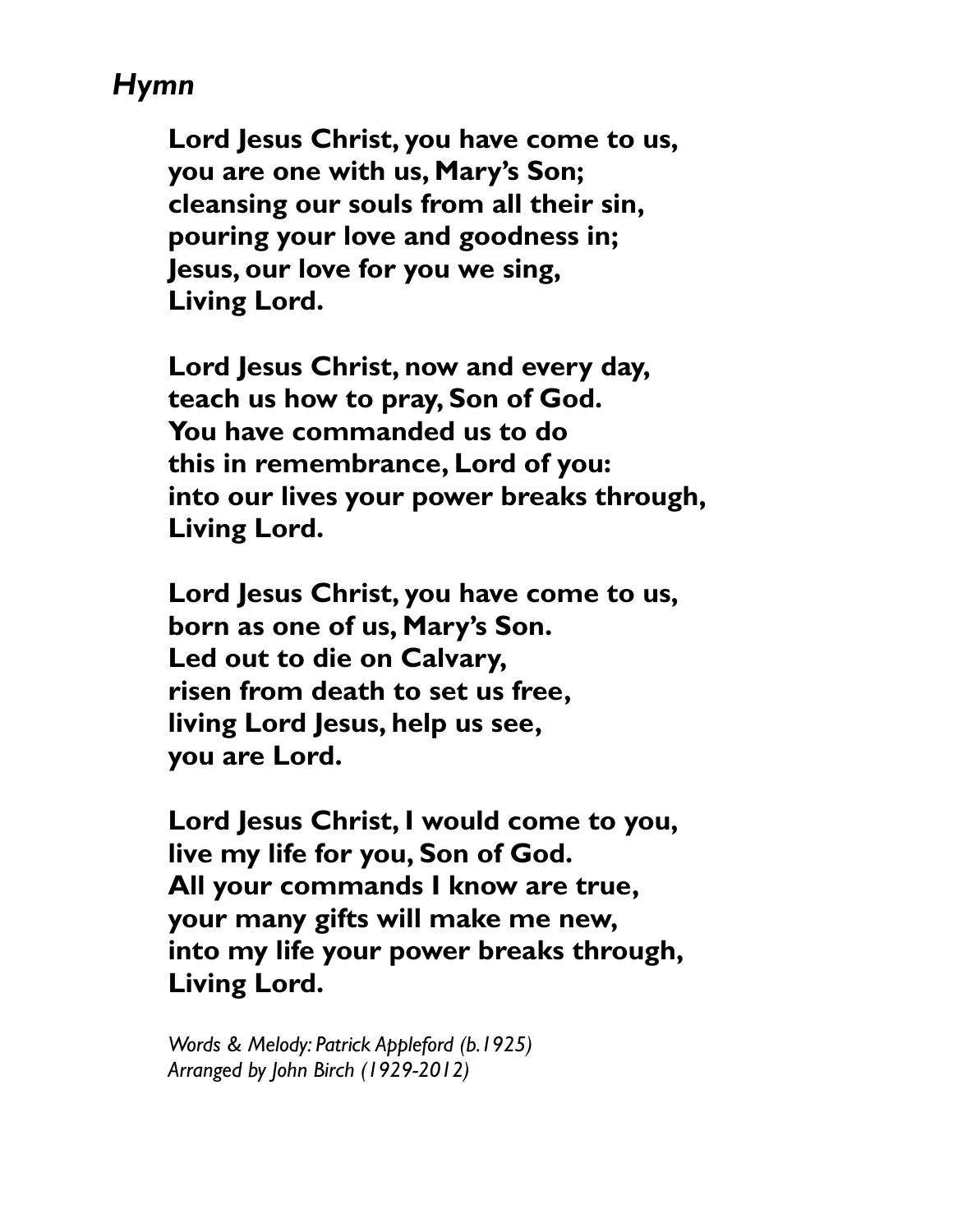### *Final Prayer – Michelle*

Keep, O Lord, your Church, with your perpetual mercy; and, because without you our human frailty cannot but fall, keep us ever by your help from all things hurtful,



and lead us to all things profitable to our salvation; through Jesus Christ our Lord.

**Amen.**

#### *Blessing* **–** *Michelle*

May the Lord bless you and keep you. May the Lord make his face to shine upon you, and be gracious to you. May the Lord lift up his countenance upon you, and give you peace. and the blessing of God almighty, the Father, the Son and the Holy Spirit, come down upon you this day, and remain with you always.

#### **Amen**